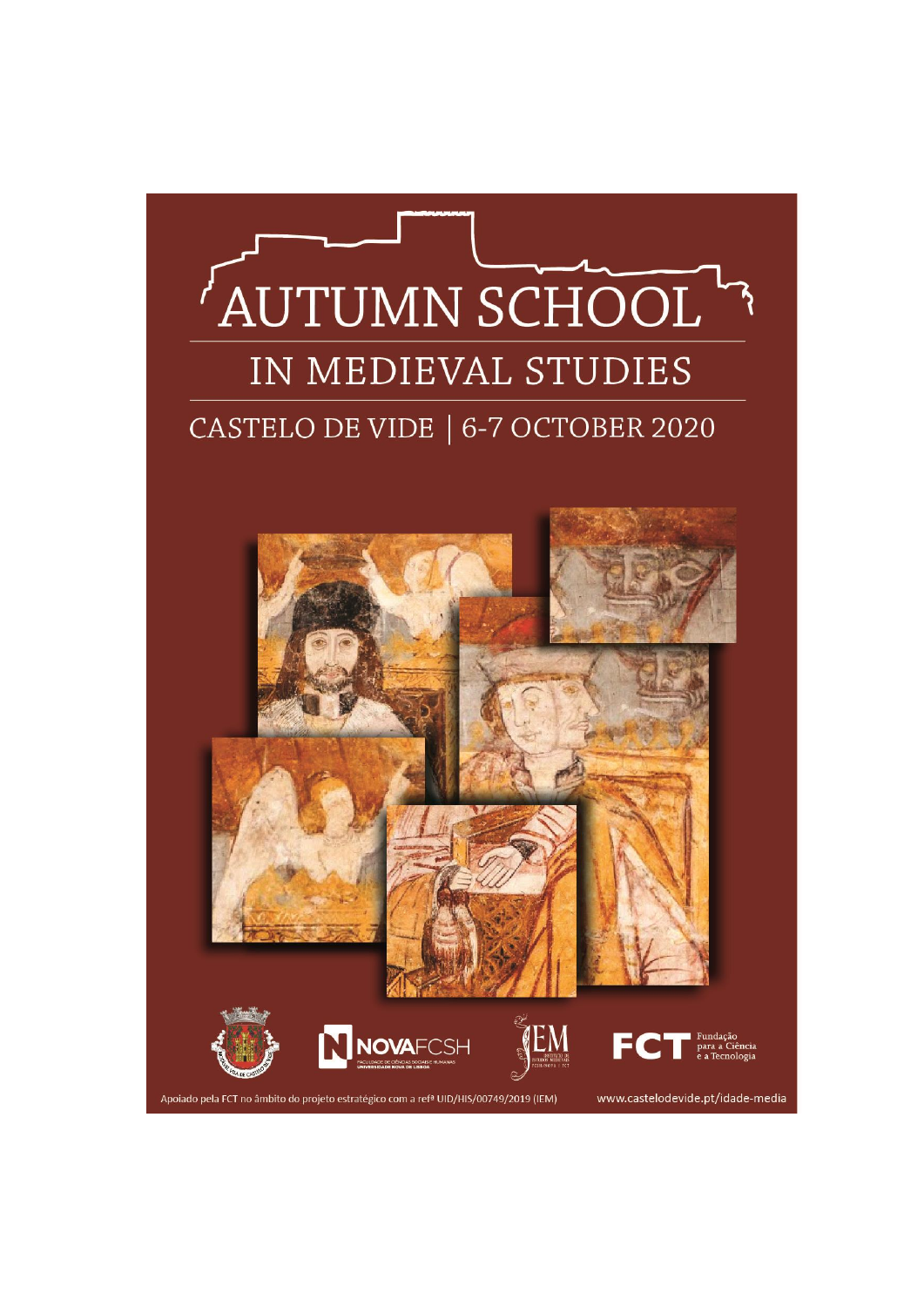## **AUTUMN SCHOOL IN MEDIEVAL STUDIES**

The Institute for Medieval Studies (IEM – NOVA FCSH) and the Municipality of Castelo de Vide are organizing a Autumn School for twenty Master's and PhD students in medieval studies, that will take place during the  $6<sup>h</sup>$  and the  $7<sup>th</sup>$  of October in Castelo de Vide.

The goal of this initiative is to create a place for open debate and experience sharing in which the students can increase their knowledge and skillset, benefitting from the presence of renowned specialists from respected European universities, and promoting an interdisciplinary approach to the selected topic.

The Autumn School is structured by theoretical session followed by debates, research workshops with a hands-on approach and a study-visit to Castelo de Vide's Historical Centre.

Students can also present their research's subject and methodology in poster format to be debated during the School, in a reserved session. Poster printing is supplied by the organization.

The school official languages are Portuguese, Spanish and English.

### **Organizing Committee:**

Amélia Aguiar Andrade (IEM - NOVA FCSH) Gonçalo Melo da Silva (IEM - NOVA FCSH)

# **Teaching staff:**

**Dominique Valérien (U. Paris 1 - [Panthéon-Sorbonne\)](https://univ-paris1.academia.edu/):**  [https://www.pantheonsorbonne.fr/recherche/page](https://www.pantheonsorbonne.fr/recherche/page-perso/page/?tx_oxcspagepersonnel_pi1%5bpage%5d=publications&tx_oxcspagepersonnel_pi1%5buid%5d=valerian)[perso/page/?tx\\_oxcspagepersonnel\\_pi1\[page\]=publications&tx\\_oxcspagepersonne](https://www.pantheonsorbonne.fr/recherche/page-perso/page/?tx_oxcspagepersonnel_pi1%5bpage%5d=publications&tx_oxcspagepersonnel_pi1%5buid%5d=valerian) [l\\_pi1\[uid\]=valerian](https://www.pantheonsorbonne.fr/recherche/page-perso/page/?tx_oxcspagepersonnel_pi1%5bpage%5d=publications&tx_oxcspagepersonnel_pi1%5buid%5d=valerian)

**José Carlos Sanchez Pardo (U. of Santiago de Compostela):**  <https://usc-es.academia.edu/Jos%C3%A9CarlosS%C3%A1nchezPardo>

**Maria del Mar Graña Cid (U. Pontificia Comillas):**  <https://web.upcomillas.es/profesor/mar.grana>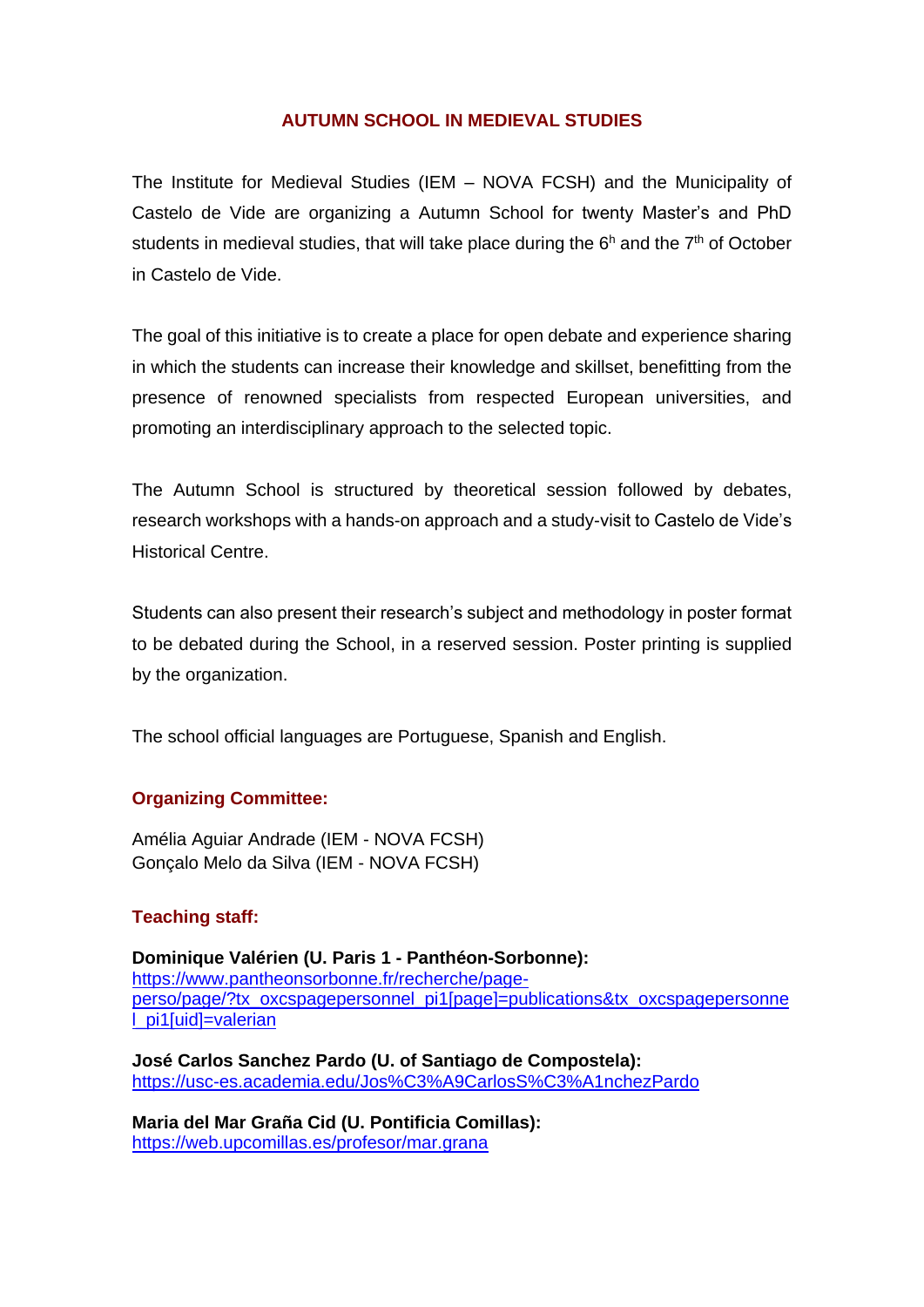**Maria João Branco (IEM - NOVA FCSH):** <https://iem.fcsh.unl.pt/section.aspx?kind=investigador&id=315>

**Pere Verdés Pijuan (IMF-CSIC):** <http://www.ircvm.ub.edu/pere-verdes-pijuan/>

**Sixth speaker to confirm**

**Enrolment Participation fee: 65 € Limit of participants: 20 students Deadline for students to apply for Autumn School scholarships: until June 15th Disclosure date of the awarded scholarships: until June 30th . Deadline for sending posters: July 30th Deadline for registration of students in the Autumn School without scholarship: Setember 14th**

## **Enrolment: [imcv@fcsh.unl.pt](mailto:imcv@fcsh.unl.pt)**

### **The participation fee includes:**

Departure trip from Lisbon Airport to Castelo de Vide on the October 5<sup>th</sup> (the schedule will be released soon).

Return trip from Castelo de Vide to Lisbon on the October  $7<sup>th</sup>$  (the schedule will be released soon).

Lunches and coffee-breaks during School days

Teaching materials and participation certificate.

Accommodation in Castelo de Vide will be provided by the organization (nights 5h and the 6th of October)

# **Scholarships by IEM**

The Institute for Medieval Studies will be giving 8 scholarships to cost the participation fees. It will be taken into account the academic merits of the candidates and the reasons expressed in the motivation letter.